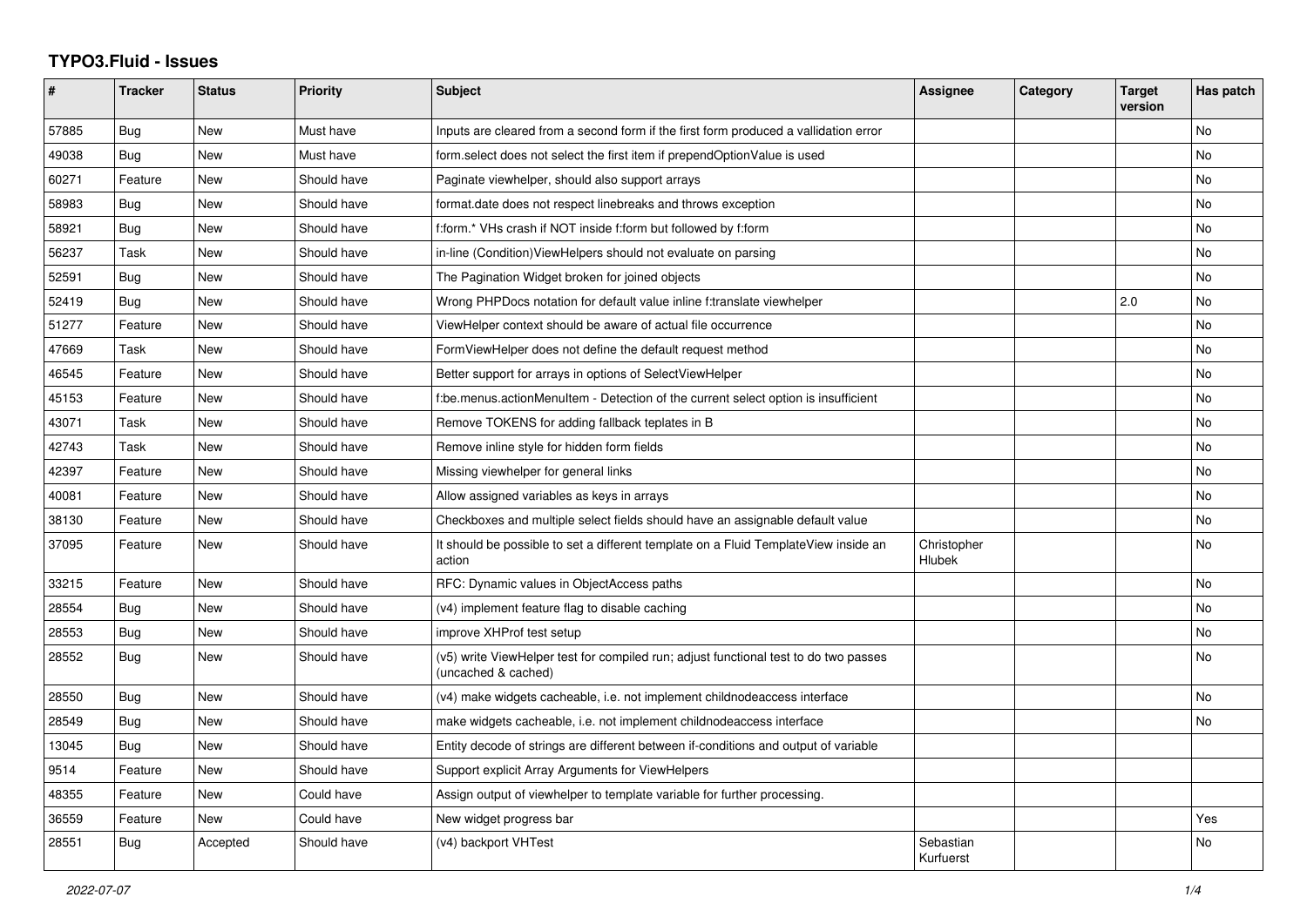| #     | <b>Tracker</b> | <b>Status</b>            | <b>Priority</b> | <b>Subject</b>                                                                                       | Assignee               | Category | Target<br>version | Has patch |
|-------|----------------|--------------------------|-----------------|------------------------------------------------------------------------------------------------------|------------------------|----------|-------------------|-----------|
| 9005  | Feature        | Accepted                 | Could have      | Fluid Template Analyzer (FTA)                                                                        | Sebastian<br>Kurfuerst |          |                   |           |
| 46091 | Task           | <b>Needs</b><br>Feedback | Should have     | Show source file name and position on exceptions during parsing                                      |                        |          |                   | No        |
| 45345 | Feature        | Needs<br>Feedback        | Should have     | Easy to use comments for fluid that won't show in output                                             |                        |          |                   |           |
| 3291  | Feature        | <b>Needs</b><br>Feedback | Should have     | Cacheable viewhelpers                                                                                |                        |          |                   | <b>No</b> |
| 5636  | Task           | <b>Under Review</b>      | Must have       | Form_RadioViewHelper and CheckBoxViewHelper miss check for existing object<br>before it is accessed. |                        |          |                   | No        |
| 55008 | <b>Bug</b>     | <b>Under Review</b>      | Should have     | Interceptors should be used in Partials                                                              | Christian Müller       |          |                   | No        |
| 52640 | Feature        | <b>Under Review</b>      | Should have     | Create an UnlessViewHelper as opposite to the IfViewHelper                                           | Marc Neuhaus           |          |                   | No        |
| 52536 | Bug            | <b>Under Review</b>      | Should have     | Errorclass not set if no property-attribute set                                                      |                        |          |                   |           |
| 50888 | Bug            | <b>Under Review</b>      | Should have     | WSOD by changing name of section and if Fluid caches are generated                                   |                        |          |                   | <b>No</b> |
| 49756 | Feature        | <b>Under Review</b>      | Should have     | Select values by array key in checkbox viewhelper                                                    |                        |          |                   | No        |
| 47006 | <b>Bug</b>     | Under Review             | Should have     | widget identifier are not unique                                                                     |                        |          |                   | No        |
| 33551 | Bug            | New                      | Must have       | View helper values break out of a partial scope                                                      | Sebastian<br>Kurfuerst | Core     |                   | No        |
| 27607 | Bug            | <b>New</b>               | Must have       | Make Fluid comparisons work when first element is STRING, second is NULL.                            |                        | Core     |                   | <b>No</b> |
| 39990 | Bug            | <b>New</b>               | Should have     | Same form twice in one template: hidden fields for empty values are only rendered<br>once            |                        | Core     |                   | <b>No</b> |
| 32035 | Task           | New                      | Should have     | Improve fluid error messages                                                                         |                        | Core     |                   | Yes       |
| 12863 | <b>Bug</b>     | New                      | Should have     | Attributes of a viewhelper can't contain a '-'                                                       | Sebastian<br>Kurfuerst | Core     |                   | No        |
| 4704  | Feature        | New                      | Should have     | Improve parsing exception messages                                                                   |                        | Core     |                   |           |
| 3481  | Bug            | New                      | Should have     | Use ViewHelperVariableContainer in PostParseFacet                                                    |                        | Core     |                   | No        |
| 62346 | Feature        | New                      | Could have      | f:comment should have high precende                                                                  |                        | Core     | 3.x               | <b>No</b> |
| 30555 | Feature        | New                      | Could have      | Make TagBuilder more extensible                                                                      |                        | Core     |                   | <b>No</b> |
| 10472 | Feature        | New                      | Could have      | <b>Fluid Standalone distribution</b>                                                                 |                        | Core     |                   | No        |
| 7608  | Feature        | New                      | Could have      | Configurable shorthand/object accessor delimiters                                                    |                        | Core     |                   | Yes       |
| 1907  | Feature        | New                      | Could have      | Default values for view helpers based on context                                                     |                        | Core     |                   |           |
| 33394 | Feature        | Needs<br>Feedback        | Should have     | Logical expression parser for BooleanNode                                                            | Tobias Liebig          | Core     |                   | No        |
| 51239 | Bug            | <b>Under Review</b>      | Must have       | AbstractViewHelper use incorrect method signature for "\$this->systemLogger->log()"                  | Adrian Föder           | Core     |                   | Yes       |
| 46257 | Feature        | <b>Under Review</b>      | Should have     | Add escape sequence support for Fluid                                                                |                        | Core     |                   | No        |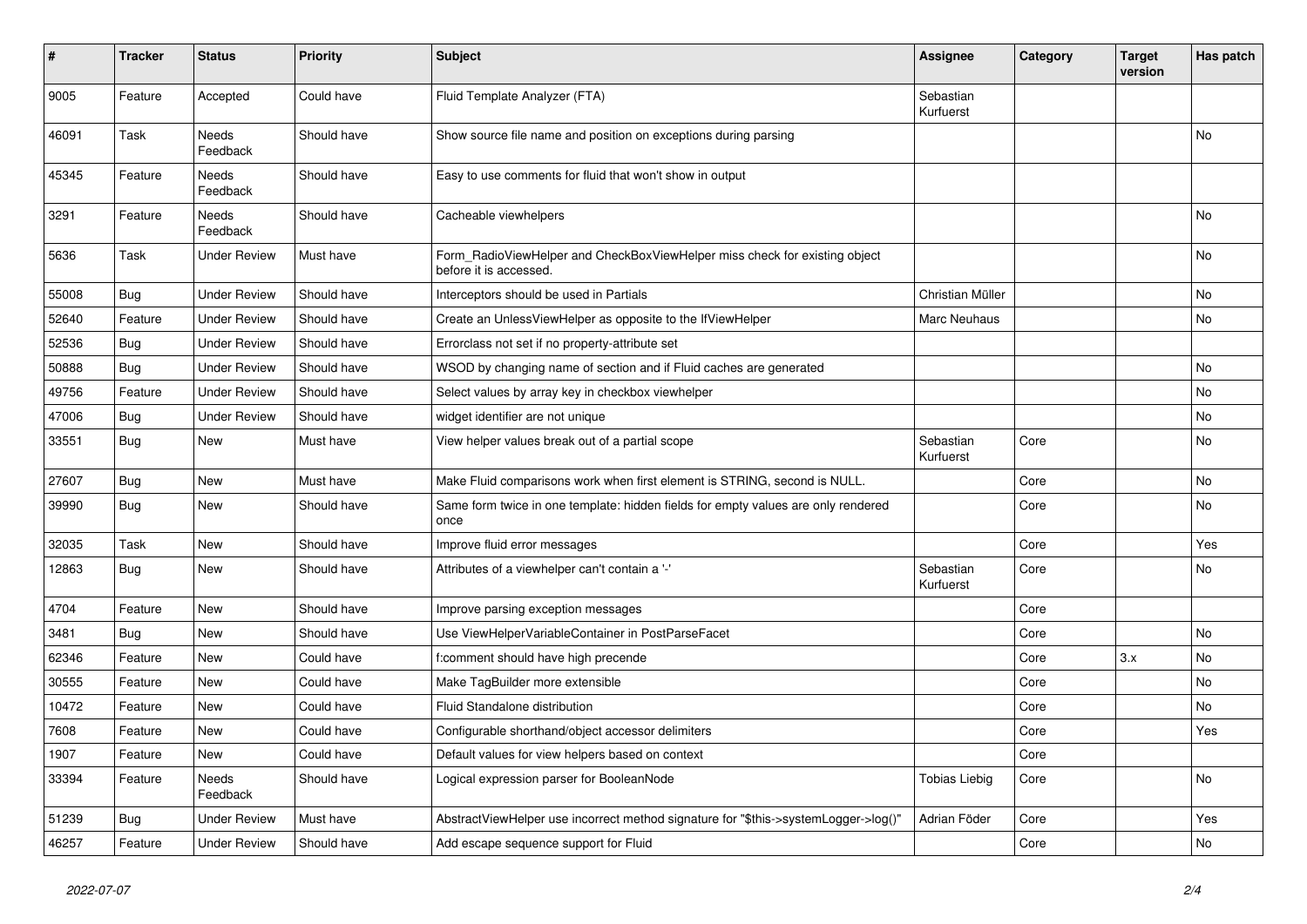| ∦     | <b>Tracker</b> | <b>Status</b>     | <b>Priority</b>      | Subject                                                                                                | <b>Assignee</b>             | Category    | <b>Target</b><br>version | Has patch |
|-------|----------------|-------------------|----------------------|--------------------------------------------------------------------------------------------------------|-----------------------------|-------------|--------------------------|-----------|
| 38369 | Bug            | New               | Must have            | Resource ViewHelpers should not fall back to request package                                           |                             | View        |                          | <b>No</b> |
| 45394 | Task           | New               | Should have          | Forwardport Unit test for standalone view                                                              |                             | View        |                          | No        |
| 43072 | Task           | New               | Should have          | Remove TOKENS for adding templates fallback in Backporter                                              |                             | View        |                          | No        |
| 60181 | Feature        | New               | Could have           | Caching mechanism for Fluid Views/Templates                                                            |                             | View        |                          | No        |
| 46289 | <b>Bug</b>     | Needs<br>Feedback | Should have          | Enable Escaping Interceptor in XML request format                                                      |                             | View        | 2.0.1                    | No        |
| 8989  | Feature        | Needs<br>Feedback | Could have           | Search path for fluid template files                                                                   |                             | View        |                          | No        |
| 60856 | Bug            | <b>New</b>        | Must have            | Target attribute not supported by the form viewhelper                                                  |                             | ViewHelpers |                          | Yes       |
| 51100 | Feature        | New               | Must have            | Links with absolute URI should have the option of URI Scheme                                           |                             | ViewHelpers |                          | No        |
| 40064 | Bug            | New               | Must have            | Multiselect is not getting persisted                                                                   |                             | ViewHelpers |                          | No        |
| 60003 | Feature        | New               | Should have          | Add required-Attribute to f:form.password                                                              |                             | ViewHelpers |                          | No        |
| 54284 | Bug            | New               | Should have          | Default Option for Switch/Case VH                                                                      |                             | ViewHelpers |                          | No        |
| 54195 | Task           | New               | Should have          | Rename and move FormViewHelper's errorClass value, currently 'f3-form-error'                           | Adrian Föder                | ViewHelpers |                          | No        |
| 49600 | <b>Bug</b>     | New               | Should have          | f:form tag shown as a HTML on frontend                                                                 |                             | ViewHelpers |                          | No        |
| 39936 | Feature        | New               | Should have          | registerTagAttribute should handle default values                                                      |                             | ViewHelpers |                          | No        |
| 37619 | Bug            | New               | Should have          | Fatal Error when using variable in name attribute of Section ViewHelper                                |                             | ViewHelpers |                          | No        |
| 36410 | Feature        | New               | Should have          | Allow templates to send arguments back to layout                                                       |                             | ViewHelpers |                          | No        |
| 30937 | Bug            | New               | Should have          | CropViewHelper stringToTruncate can't be supplied so it can't be easily extended                       |                             | ViewHelpers |                          | Yes       |
| 10911 | Task           | New               | Should have          | Tx_Fluid_ViewHelpers_Form_AbstractFormViewHelper->renderHiddenIdentityField<br>should be more reliable |                             | ViewHelpers |                          | No        |
| 9950  | Task           | <b>New</b>        | Should have          | Binding to nested arrays impossible for form-elements                                                  |                             | ViewHelpers |                          |           |
| 8648  | <b>Bug</b>     | New               | Should have          | format.crop ViewHelper should support all features of the crop stdWrap function                        |                             | ViewHelpers |                          | No        |
| 34309 | Task           | New               | Could have           | Unknown ViewHelpers cause exception - should be handled more graceful                                  |                             | ViewHelpers |                          | No        |
| 3725  | Feature        | New               | Could have           | <b>CSS Engine</b>                                                                                      | Christian Müller            | ViewHelpers |                          | No        |
| 26664 | Task           | New               | Won't have this time | Clean up Form ViewHelpers                                                                              |                             | ViewHelpers |                          | No        |
| 26658 | Task           | New               | Won't have this time | Make Form ViewHelpers consistent                                                                       |                             | ViewHelpers |                          | <b>No</b> |
| 5933  | Feature        | Accepted          | Should have          | Optional section rendering                                                                             | Sebastian<br>Kurtuerst      | ViewHelpers |                          | No        |
| 33628 | <b>Bug</b>     | Needs<br>Feedback | Must have            | Multicheckboxes (multiselect) for Collections don't work                                               | Christian Müller            | ViewHelpers |                          | No        |
| 58862 | Bug            | Needs<br>Feedback | Should have          | FormViewHelper doesn't accept NULL as value for \$arguments                                            | Bastian<br>Waidelich        | ViewHelpers |                          | Yes       |
| 36662 | Bug            | Needs<br>Feedback | Should have          | Checked state isn't always correct when property is collection                                         | Kevin Ulrich<br>Moschallski | ViewHelpers | 1.1.1                    | No        |